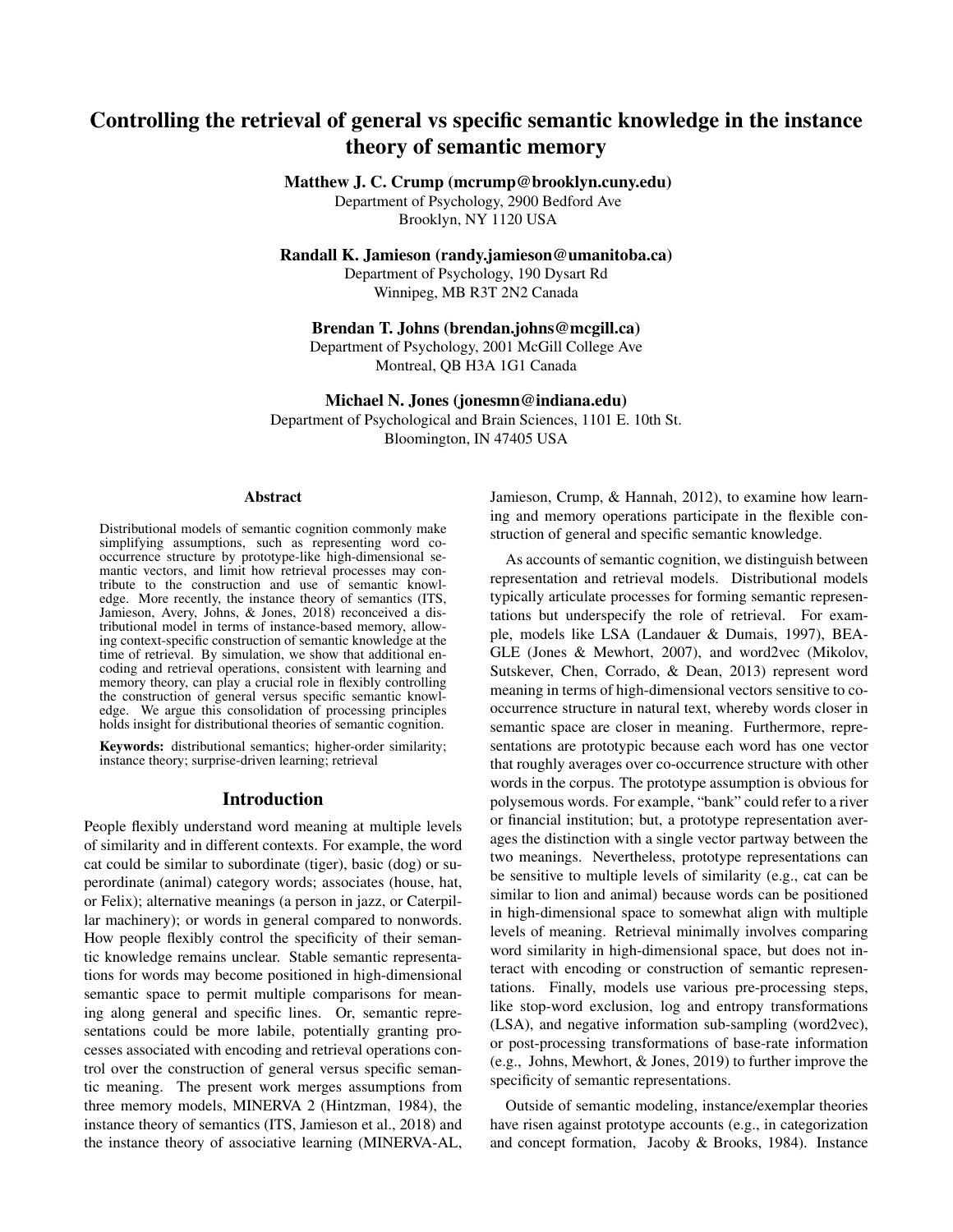theory assumes that memory encodes a history of richly featured examples as traces, and retrieves them in contextspecific fashion by their similarity to patterns in the immediate environment. Although the composition of examples in memory is stable, knowledge as content retrieved from memory is labile depending on retrieval conditions and operations.

Recently, ITS (Jamieson et al., 2012) applied instance theory to distributional semantics by combining BEAGLE word representations (Jones & Mewhort, 2007) with MINERVA 2 encoding and retrieval operations (Hintzman, 1984). In BEA-GLE, a semantic vector is a prototype aggregating over sentence representations containing a word. By contrast, ITS encodes individual sentences as memory traces, and aggregates over them at retrieval allowing retrieval conditions to selectively modulate the construction of word meaning. For example, ITS handles polysemy by retrieving the meaning of a probe word (bank) depending on the conditions of local context (river vs. piggy). ITS showed how the selective construction of semantic knowledge from memory can depend on retrieval *conditions* (e.g., probe context), but did not fully consider how its encoding and retrieval *operations* offer additional control over the specificity of semantic representations.

Here, we establish the value of importing assumptions about encoding and retrieval operations from learning and memory theory into a modification of ITS (ITS 2). A parsimonious feature of ITS 2 is the consolidation of processing assumptions made between variants of MINERVA 2 that were not originally expressed in ITS. For example, MINERVA-AL (Jamieson et al., 2012) is an instance account of associative learning phenomena that employed a modified encoding rule, termed *discrepancy encoding*. Whereas MINERVA 2 and ITS encode each new experience as a raw trace in memory, MINERVA-AL mimicked the principle of surprisedriven learning (Rescorla & Wagner, 1972) by encoding only features of a new experience that were unexpected by memory. In ITS 2, we show that a form of *discrepancy encoding*, termed *weighted expectancy subtraction* (because it can be performed at encoding or retrieval) controls the specificity of semantic knowledge. Similarly, MINERVA 2 allowed the possibility of *iterative retrieval*, where memory responses inspire successive waves of retrieval. We show that iterative retrieval in ITS 2 allows traversal of higher orders of semantic similarity and controls the generality of semantic knowledge. In the general discussion, we speculate that encoding and retrieval operations are crucial for negotiating the integration of general and specific expectations for word cooccurrence in semantic representations, and may approximate post-processing transforms for weighting word base rate information known to improve word-embedding quality (Johns et al., 2019).

## ITS and ITS 2

We first define ITS and ITS 2, and then trained them on an artificial language with known word co-occurrence structure. This enabled clear accounting of encoding and retrieval operations controlled recovery of specific and general aspects of the semantic space.

Word representation Following BEAGLE, words are arbitrary perceptual objects with no pre-existing similarity. Each word, is assigned an environment vector, *e<sup>i</sup>* , by randomly sampling *n* values from a normal distribution ( $\mu = 0$ ,  $\sigma =$  $1/\sqrt{n}$ , where *n* determines the dimensionality of the vector space. Thus, all words are ortho-normal in expectation. ITS can accommodate other representational assumptions and we used a identity matrix, with the diagonal set to 1, and the number of rows/columns equal to the number of words in the language. We used a one-hot coding scheme for pedagogical reasons, and the results of the following simulations do not depend on this coding scheme.

Memory ITS preserves experiences with individual sentences in memory. For example, committing a sentence to memory involves summing the environmental vectors for the words in the sentence, and entering the composite vector as a new row in the matrix:

$$
M_i = c_i = \sum_{j=1}^{j=h} e_{ij}
$$
 (1)

*M* is the memory matrix, and  $c_i$  is a sentence context.  $c_i$  is stored in a new row in  $M_i$  as a composite trace by summing the  $e_{ij}$  environment vectors for each word, from 1, to  $h$ , in the sentence. For example, the sentence context,  $c_i$ , "I like cats" is the sum of  $e_I + e_{like} + e_{cats}$  word environment vectors. The number of words inside a trace, *h*, is a windowing parameter that must be larger than one word, otherwise the memory will return perceptually similar traces, rather than semantically similar ones. We note that the memory matrix becomes a document-term matrix of word frequencies when the environment vectors for words are taken from an identity matrix.

Retrieval Word meaning is constructed at retrieval. Memory is probed with a word and returns an echo response. The echo is the sum of similarity weighted traces to the probe, and taken as the semantic vector for the probe word. Retrieval and echo construction follow MINERVA 2. First, memory *M* is probed, *p*, with a word environment vector  $(p_i = e_i)$  and the cosine similarities between  $p_i$  and all traces  $M$  are computed to produce a vector of trace activations *a<sup>i</sup>* :

$$
a_i = \left(\frac{\sum_{j=1}^{j=n} p_j \times M_{ij}}{\sqrt{\sum_{j=1}^{j=n} p_j^2} \sqrt{\sum_{j=1}^{j=n} M_{ij}^2}}\right)^{\tau}
$$
(2)

where,  $a_i$  is the activation (cosine similarity to probe) of trace *i* in memory,  $p_i$  are the *jth* features of the probe,  $M_{ij}$  are the *jth* features of each trace *i* in memory, and *n* is the number of columns in memory setting the dimensionality of the vector space. The vector of activations is raised to a power,  $\tau$ , controlling a retrieval gradient determining selectivity in the composition of the echo. The activation vector is a record of similarity between the traces and the probe spanning the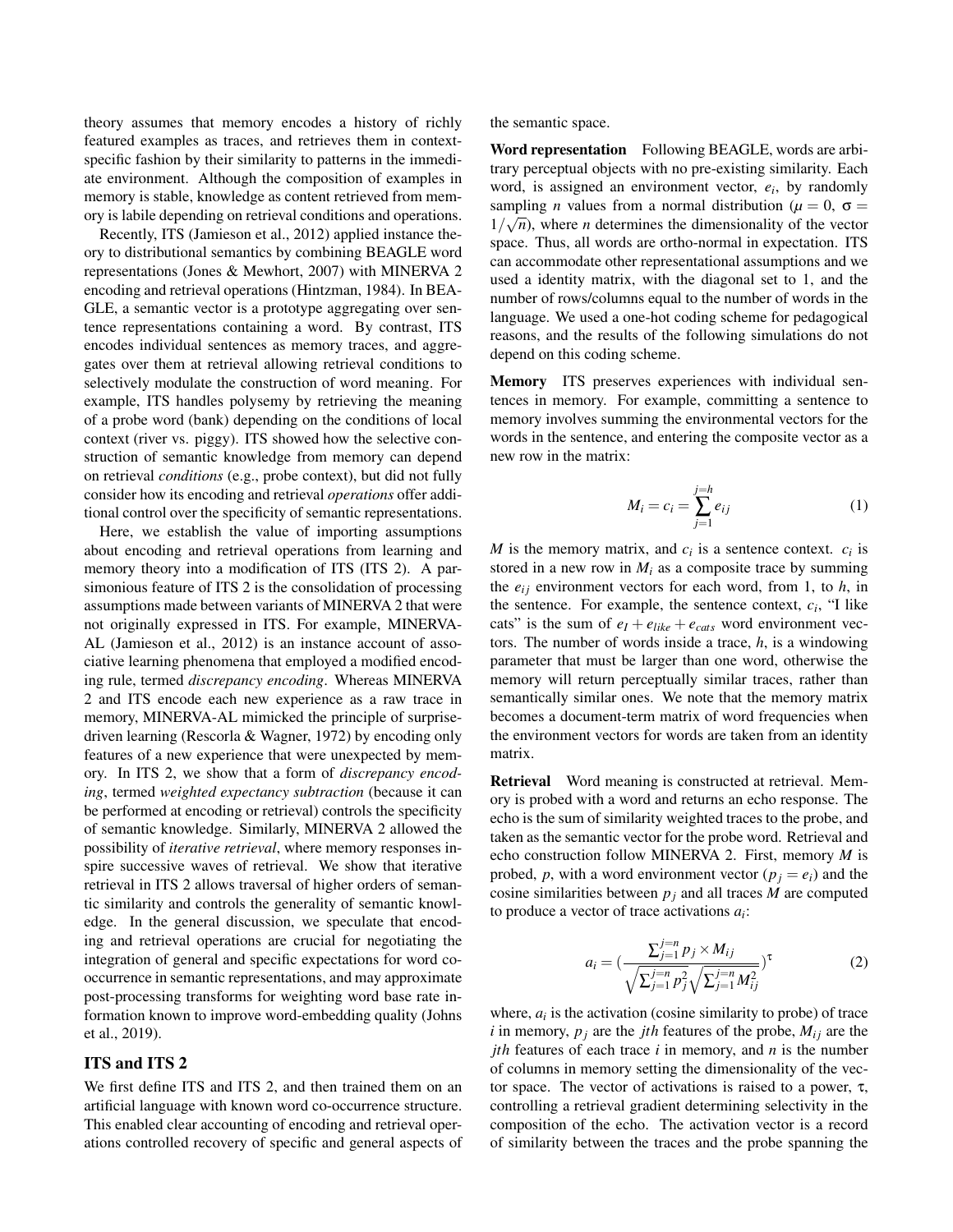range  $-1$  to 1, with  $a_i = 1$  when a trace is identical to the probe,  $a_i = 0$  when a trace is orthogonal to the probe, and  $a_i = -1$  when the trace is opposite the probe. When  $\tau = 0$ , activations are squashed to -1 or 1. When  $\tau$  is an even number, the original sign of each activation value is retained after multiplication.

Second, the memory-based semantic representation, *sem<sup>i</sup>* , for the probe word is retrieved as an echo by summing the traces in proportion to their activation. Specifically, all traces in memory are multiplied by their activations, and the echo is formed by summing the weighted traces:

$$
sem_i = echo_j = \sum_{i=1}^{i=m} \sum_{j=1}^{j=n} a_i \times M_{ij}
$$
 (3)

where,  $echo_j$  is the *jth* feature of the echo, *m* is the number of traces in memory,  $a_i$  is the activation of trace *i*, and  $M_{ij}$ are the *jth* values of each trace *i* in memory. In ITS, the echo vector is used as the semantic representation for the probe word, *sem<sup>i</sup>* .

Words are compared for semantic similarity by comparing their respective echoes. Semantic similarity between two probes words,  $cos(p_1, p_2)$ , is computed between their respective echoes using a cosine.

$$
cos(p_1, p_2) = \frac{\sum_{j=1}^{j=n} echo_{1j} \times echo_{2j}}{\sqrt{\sum_{j=1}^{j=n} echo_{1j}^2} \sqrt{\sum_{j=1}^{j=n} echo_{2j}^2}}
$$
(4)

Briefly, words become similar to one another by appearing in similar sentences. For example, probing the word "doctor" will return an echo comprised of a sum over sentences including "doctor". This echo will be similar to the echo for words like "nurse" which sums over sentences with overlapping words (e.g., hospital).

#### ITS 2: Weighted expectancy subtraction at encoding

ITS 2 implements *weighted expectancy subtraction* during encoding in a similar manner to MINERVA-AL's *discrepancy encoding* rule. The difference is the subtraction between the probe and the echo is weighted by *x*, controlling the amount of expectation to be subtracted. Weighted expectancy subtraction is applied at each step across training. For example, when a new sentence is experienced, the sentence context vector  $c_i$  is used as a probe to memory to generate an echo. The echo represents the memories' expectation for the new sentence. If the new sentence is fully expected, then the memory can reconstruct the new sentence on the basis of its existing traces. The magnitude of the echo vector contains the sum of many traces, and is generally much larger than the magnitude of the sentence context vector. As a result, before subtraction, the probe and echo vectors are normalized,

$$
c'_{j} = \frac{c_{j}}{\max|c_{j,n}|}
$$
 (5)

where,  $c_j$  is a sentence context probe vector, and the elements of  $c_j$  are divided by the largest absolute value in  $c_j$ , to produce the normalized  $c'_{j}$ . Similarly, the echo is normalized such that,

$$
echo_j' = \frac{echo_j}{\max|echo_{j,n}|}
$$
 (6)

where,  $echo_j$  is an echo vector, and the elements of  $echo_j$  are divided by the largest absolute value in *echo<sup>j</sup>* , to produce the normalized  $echo'_{j}$ .

Next, the new trace encoded to memory is defined by subtraction of a weighted normalized echo from the normalized probe,

$$
M_{ij} = c'_j - x \cdot echo'_j \tag{7}
$$

where,  $M_{ij}$  is the new row entry in the memory matrix, and  $x$  is a weighting parameter (from 0 to 1), controlling how the proportion of the normalized echo subtracted from the normalized probe. When  $x$  is set to 0, ITS 2 becomes equivalent to ITS.

#### ITS 2: Weighted expectancy subtraction at retrieval

ITS 2 can conduct *weighted expectancy subtraction* at retrieval, after training is complete. Memory is constructed identically to ITS, except weighted expectancy subtraction occurs at retrieval through a two-step *iterative retrieval* process. A probe word generates an echo from memory, and the echo is submitted as an "internal" probe to generate a second echo. The semantic representation for the word is taken as a weighted subtraction of the normalized second echo from the normalized first echo.

The first echo,  $echo_{\alpha}$ , is generated in the usual way, but then resubmitted as a probe to construct a second echo, *echo*β, by the same equations 2 and 3 used to construct *echo*α. Both  $echo<sub>\alpha</sub>$  and  $echo<sub>\beta</sub>$  are normalized following equation 6. The semantic representation for a word, *sem<sub>i</sub>*, with weighted expectancy subtraction at retrieval in ITS 2 is:

$$
sem_i = echo'_\alpha - x \cdot echo'_\beta \tag{8}
$$

where, *sem<sup>i</sup>* is the semantic representation for the *ith* word, and  $x$  is a weighting parameter varying from 0 to 1 controlling the proportion of  $echo'_{\beta}$  subtracted from  $echo'_{\alpha}$ .

# Simulations

Our aim was to characterize how ITS and ITS 2 recover specific and general aspects of semantics from co-occurrence. First, we created an artificial language with known cooccurrence structure. Next, we trained ITS on sentences from the artificial language and compared the semantic structure of ITS vectors to direct measures of the semantic structure of the language. We were interested in determining which aspects of the language ITS recovers by default. Last, we show that encoding and retrieval operations in ITS 2 provide control over the specificity of semantic knowledge production.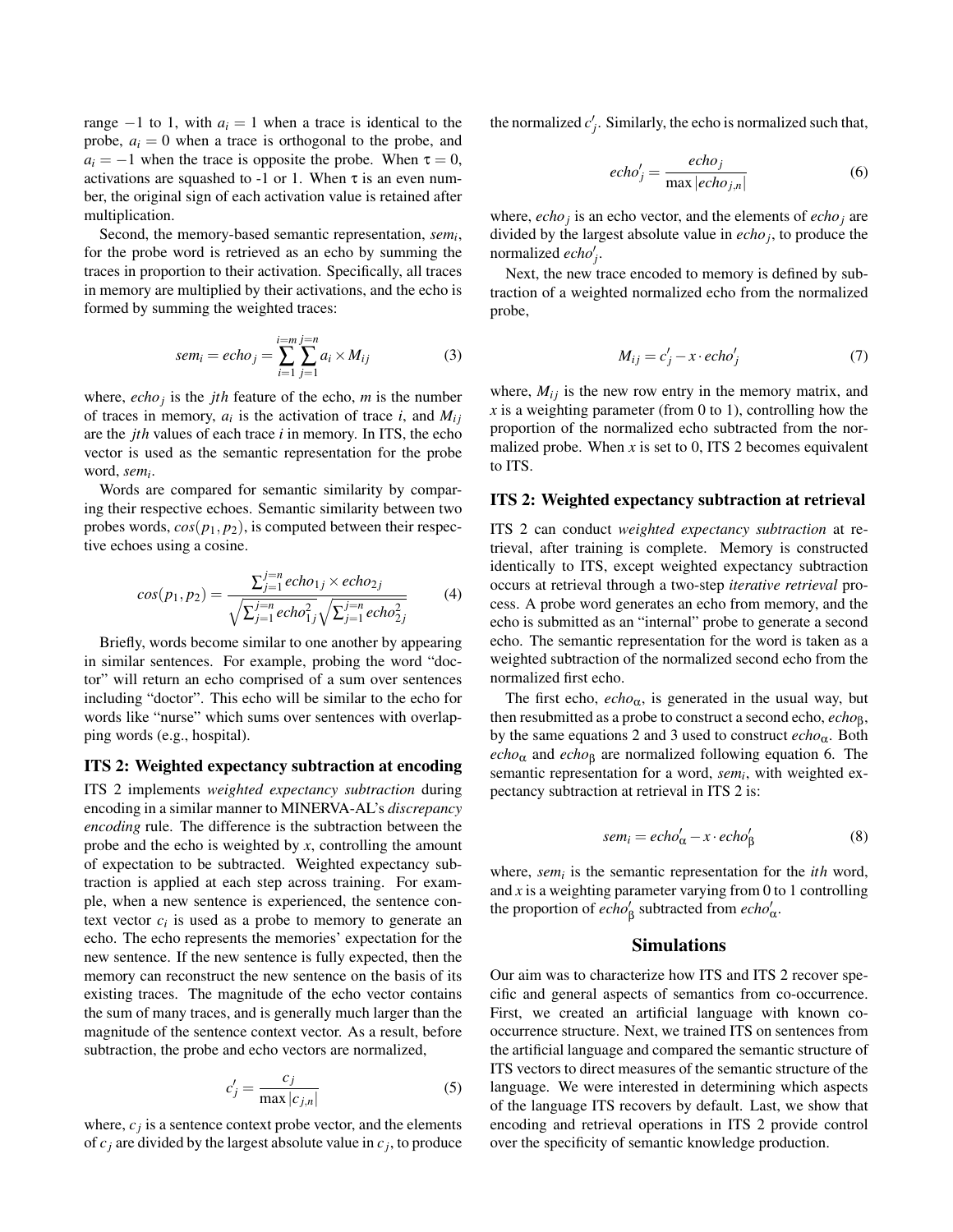

Figure 1: Upper: The topic-word probability matrix defining the artificial language. Darker colors represent higher probability of word occurrence. Lower: Word-word similarity matrices from the first to fourth order.

#### Artificial language

The artificial language contained no grammar and only semantic structure based on word co-occurrence. The simplistic form offers a transparent window into the transformations of ITS 2. We created semantic topic generators that use unique collections of words to discuss a given topic, with some overlap across topics. The language contained 100 words and 10 topics. Each topic used 15 words, and overlapped with neighboring topics by five words on both sides. Each topic had a random word-occurrence probability distribution that summed to one. Figure 1 depicts the topic-word probability matrix defining the artificial language. A corpus was generated by randomly sampling topics (equal probability), and then constructing sentences from the topic by sampling *n* words as a function of their probability. Sentence-size varied randomly between 10 and 20 words per sentence. The windowing parameter, *h*, was set to the length of each sentence coded to memory. A corpus included 5,000 sentences. For simplicity, each simulation was conducted once (reflected by single dots on the following graphs). As a result, we do not report confidence intervals. We note that the findings are robust, and when we conducted monte carlo iterations we found the error bars to be smaller than the symbols in the graph, even for a small number of iterations (e.g., 10).

The purpose of the simulations was to compare the semantic spaces generated by ITS and ITS 2 to known properties of the semantic space from the language. We defined the known semantic space at various orders of semantic similarity. At the first order, the true semantic representation for a word was the column vector for each word in the topic-word probability matrix above. To visualize this semantic space we computed the cosine similarity between each word (using their column vectors) and plotted the similarity matrix. The first word-word similarity matrix in figure 1 (lower panel) shows the structure of the artificial language that models are ostensibly attempting to recover. Words are more similar to each other within their topics than between topics, and there is some overlap because word usage overlaps across the topics. Words in topic one are not at all similar to words in topic six because there is no overlap in word usage between those topics. The remaining panels in figure 1 show word-word similarity in higher order space up to the fourth order, reflecting more general semantic similarities between words (Kelly, Reitter, & West, 2017). A higher order similarity space uses a lower-order space to derive a higher order one. For example, the second-order space uses columns from the first-order similarity matrix as word embeddings to compute a second word-word similarity space, and so on. In our language, because of word overlap between topics, words become increasingly similar to one another in higher order space. A veridical model would recover specific word meaning from first-order semantic space; whereas, more general word meaning could be recovered by accessing higher semantic space.

# Simulation 1: ITS

We trained ITS on 5000 sentences, using one-hot coding  $(100 \times 100)$  identity matrix) to form environment vectors for the words. Each word was coded as a 1, with 99 zeroes. The position of the 1 in the vector refers to the *nth* word in the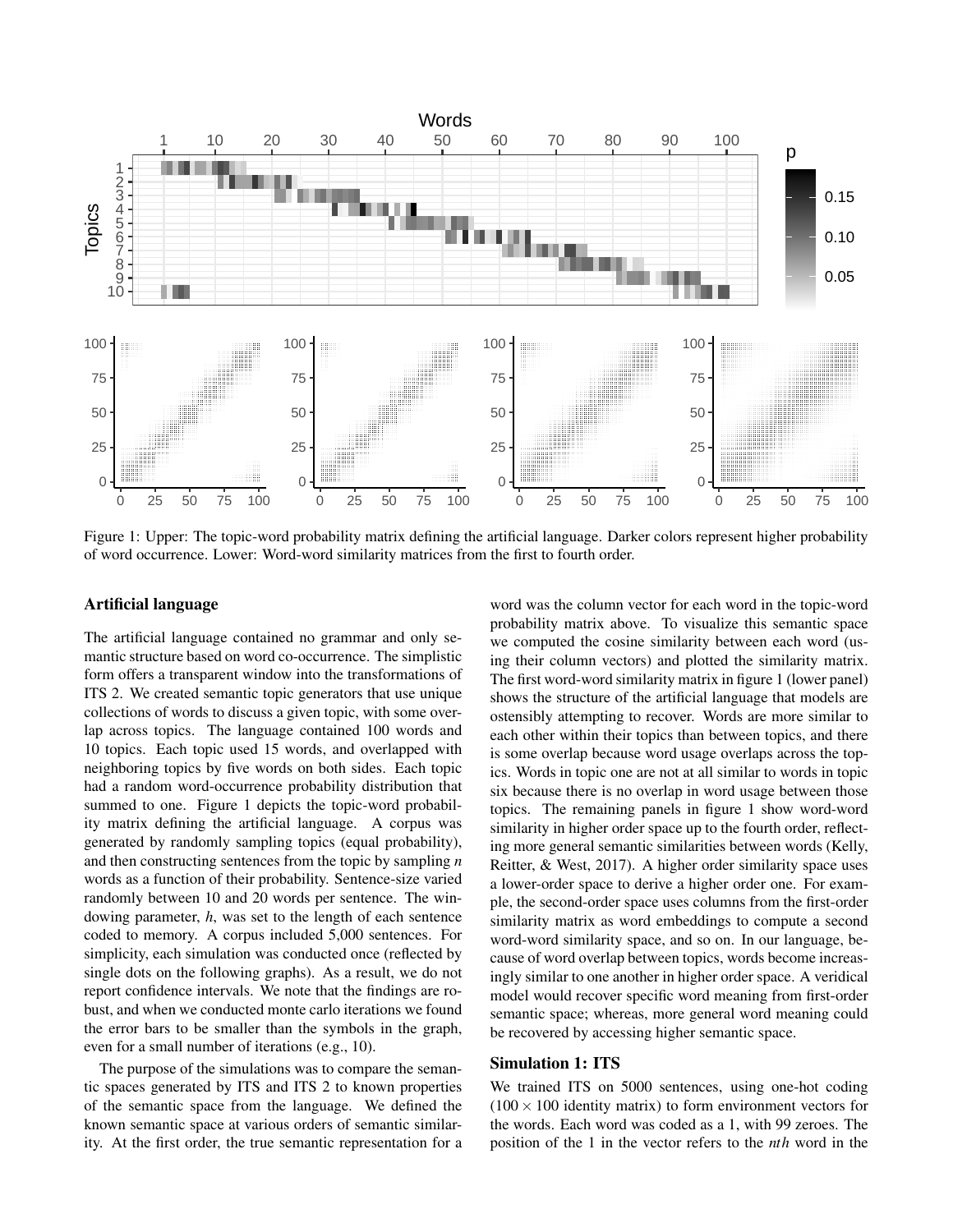

Figure 2:  $R^2$  values between ITS word-word similarity space (the resulting matrix of word to-word similarities using ITS semantic vectors), and the first to fourth order word-word similarity spaces derived from the artificial language (e.g., those shown in the bottom panel of Figure 1), as a function of training, and retrieval gradient  $(τ)$ 

corpus. As a result, the memory matrix is equivalent to a document-term matrix of raw term frequencies occurring in each document. We used a range of retrieval gradients ( $\tau$  = 0 to 9) and training intervals (100, 500, 1000, and 5000 sentences). At each interval we computed echoes as semantic representations for each word, and then a word-word similarity matrix from those vectors. To determine which aspects of the artificial language ITS recovered, we computed  $R<sup>2</sup>$  between the ITS word-word similarity space, and the first to fourth order word-word similarity spaces derived directly from artificial language. The results are shown in figure 2.

ITS performed well in recovering the structure of the language, and *was most sensitive to second-order similarity space*. Overall, ITS became more sensitive to all orders of similarity as training increased, and less sensitive as  $\tau$  increased. Raising  $\tau$  did increase relative sensitivity to the first order, but did so at the cost of losing sensitivity overall. Specifically, increasing the selectivity of the retrieval gradient limits the sampling of traces into the echo, resulting in noisier representations. The fact that ITS prioritizes the second order over the first is a flaw. The second order space is an overgeneralized version of the first, and blurs out the finer distinctions between word usage within the topic structures that generate the words. ITS relies on second order similarity (see discussion), so semantic vectors for topic-unique words become similar to words from overlapping topics, whereas they are not similar to those words in first order space. ITS glosses over these nuances.

## Simulation 2: ITS 2 encoding

We next trained ITS 2 with *weighted expectancy subtraction* at encoding on the same artificial language. We show that weighted expectancy subtraction causes ITS 2 to become more sensitive to first order word-word similarity than higher orders. In the simulations we vary the value of *x* (from .01 to .5) to subtract different amounts of the echo from the probe. The value of *x* causes systematic differences in ITS 2's sensitivity to higher order similarity structure. For brevity, we report results with  $\tau$  set to 1 (shown in figure 3, left panel).

*Weighted expectancy subtraction* at encoding modulated how ITS 2 recovered different orders of semantic similarity space, specifically allowing recovery of more veridical and nuanced word embeddings from the first-order similarity space. For example, when  $x = .01$ , ITS 2 was most sensitive to second order similarity, but as *x* increased ITS 2 became most sensitive to first-order similarity. Increasing *x* further caused overall sensitivity to decline.

#### Simulation 3: ITS 2 retrieval

Here, we repeated the above simulation but applied *weighted expectancy subtraction* with *iterative retrieval* after training was complete (using standard ITS memory encoding). The results are shown in figure 3 (right panel).

Remarkably, ITS 2 does not need to make any assumptions about encoding to benefit from *weighted expectancy subtraction*. The pattern of Simulation 3 is almost identical to that of Simulation 2. Specifically, ITS 2 becomes most sensitive to first-order word-word similarity structure as *x* is increased. Again, increasing *x* has diminishing returns.

# General Discussion

We showed that ITS is most sensitive to second order semantic space, and that ITS 2 increases sensitivity to the more veridical first order space by processes of *weighted expectancy subtraction* and *iterative retrieval*.

It is instructive to consider how ITS and ITS 2 recover different orders of similarity space. First, consider how words become increasingly similar across orders of similarity space. In the first order, word similarity is determined by the topics they occur in. Word 6 is unique to topic one and only similar to words in topic one. In the second order, words become similar on the basis of their first-order similarity features. Firstorder features for word 6 contain positive similarity for topic one words 1 to 15. Some of these features (11 to 15) are shared by words from topic two, so word 6 becomes similar to topic two words in second order space. If topics are connected by overlapping words, then all words become increasingly similar across increasing orders of similarity, and the nth order similarity matrix becomes all ones.

Crucially, *iterative retrieval* in ITS 2 is a process for traversing higher-order similarity space; and *weighted expectancy subtraction* is a process for negotiating the relative contributions of higher-order similarity in the construction of semantic knowledge. To elaborate, we showed that standard ITS echoes are most sensitive to the second order. Echoes contain sentence memory, so an echo for a topic-unique word is immediately partially similar to echoes for words from neighboring topics, because their echoes share co-occurring words. Submitting an echo as a probe for iterative retrieval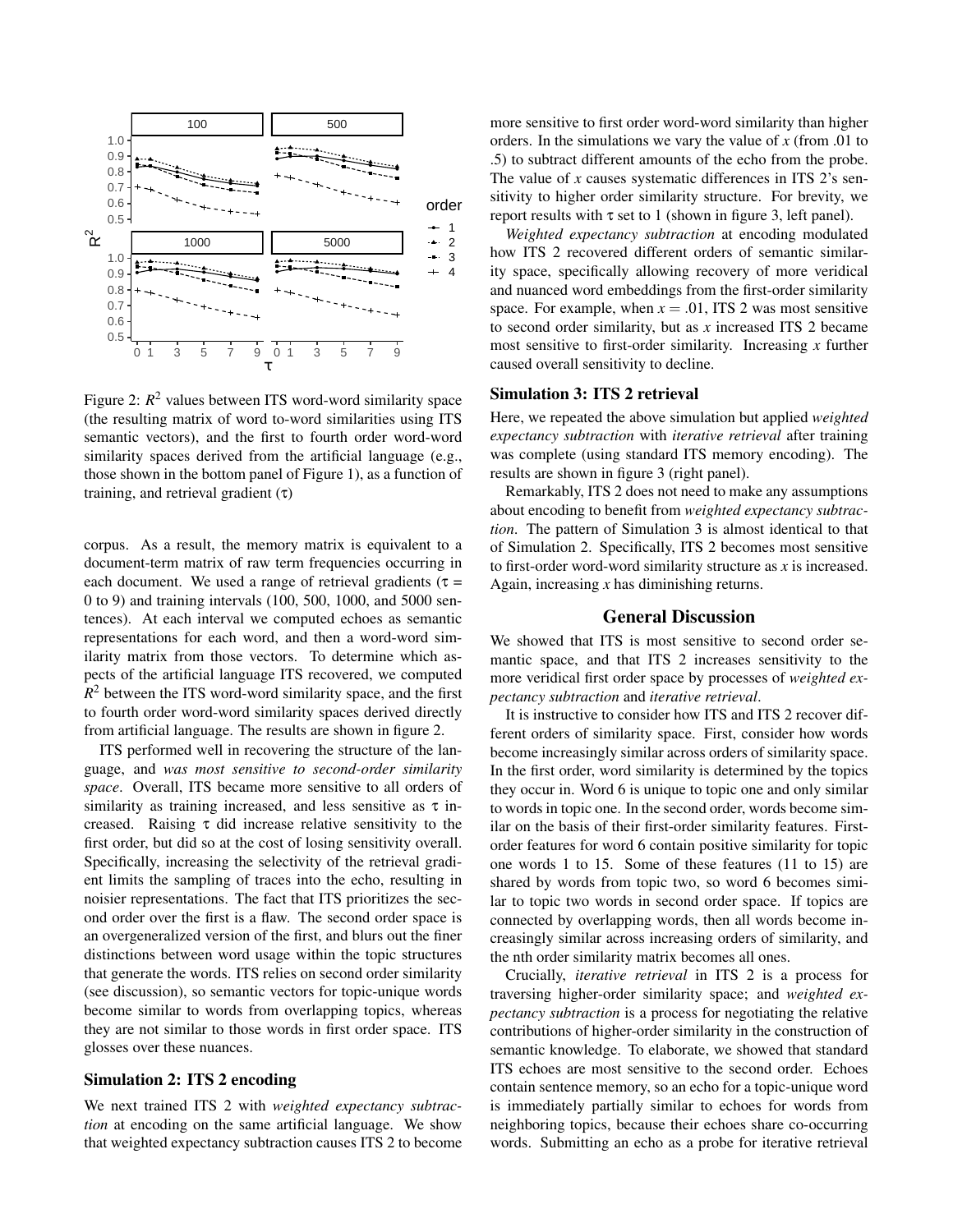

Figure 3:  $R^2$  values between ITS word-word similarity space and the first to fourth order word-word similarity spaces derived the artificial language as a function of training, and *weighted expectancy subtraction*. The left panel shows ITS 2 with weighted expectancy subtraction during encoding, and the the right panel shows ITS 2 with weighted expectancy subtraction during retrieval.

is a third order operation. The echo contains many words and the second echo collapses over memory for sentences that contain any of those words. This draws in sentences from additional topics, causing a given word to be more similar to words in more distant topics. Iterating to the extreme sweeps all sentences in memory into the echo, causing identical echoes for all words.

Simulation 3 showed that subtracting a portion of the second echo from the first allows ITS 2 to preferentially recover first order space. Our preceding discussion suggests ITS 2 performs a weighted subtraction of third from second order space, implying a similar result could be obtained analytically. We confirmed this directly from the language in the following way.

First, we computed the third and second order word-word similarity matrices directly from the language (as shown in bottom 2 and 3rd panel of Figure 1). Next, we attempted reconstruction of the first-order word-word similarity matrix by subtracting proportions, *x*, of the third order matrix from the second order matrix. For each value of  $x$ , we computed  $R<sup>2</sup>$  between the resulting matrix and the first order similarity matrix. The results are shown in Figure 4. The result is an inverse U function, with  $R^2$  approaching 1 at  $x = .4$ . So it appears that, at least for this toy language, the particulars of word meaning in the first order, that are overgeneralized in the second and third orders, can actually be recovered by subtracting a weighted portion of the third order similarity space from the second.

As a sidenote, computing second order similarity from a document term matrix (Cribbin, 2011) can produce embed-



Figure 4: *R* <sup>2</sup> values between first-order word-word similarity and the weighted subtraction of third order space from second order space, as a function of *x*, the proportion of third order space subtracted from the second.